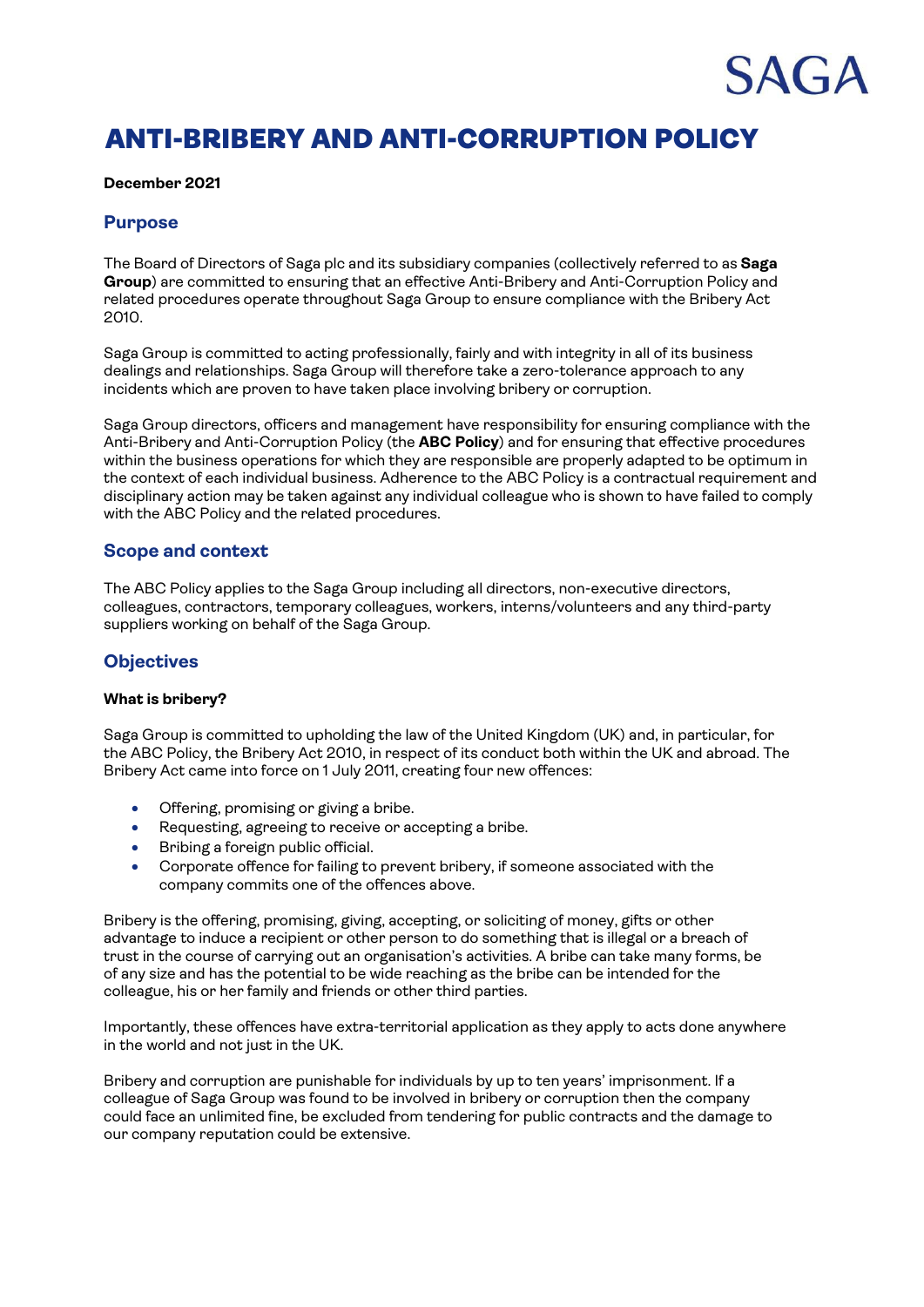

#### **Responsibilities**

#### **Risk assessment**

Assessing the potential for bribery and corruption in each operating company is key.

Key risk factors to be considered by each business in order to assess the risk including the following:

- The intention, value and timing of any gift or hospitality in relation to business transactions if that business or other companies within the Saga Group.
- Gifts and hospitality with suppliers, particularly in relation to accommodation contracting by travel companies within the Saga Group.
- Any relationships with public officials.
- Gifts and hospitality within destination markets where perceived levels of corruption are high and with an absence of effective anti-bribery legislation.
- The above list is not exhaustive and other factors may need to be taken into account.

It is important to ensure that the "Speak Up" and Expenses Policies are read and understood in the context of the ABC Policy. It is also imperative that each operating company and operating business carries out a periodic risk assessment no less than annually and updates their Gifts and Hospitality Register regularly.

Group Risk are available to help assess the risk and will be charged with checking each business' degree of compliance with the ABC Policy.

As part of Saga Group risk mitigation, appropriate training will be given to ensure a clear understanding of Saga Group policy on gifts, entertaining and travel expenses.

#### **Due diligence**

Each operating company within Saga Group shall conduct effective due diligence before acquiring businesses or entering into material supplier contracts, joint ventures or consortium arrangements.

Where a Saga Group company controls a joint venture or consortium, the ABC Policy shall apply to the affairs of that entity. Where a Saga Group company does not have effective control, then the ABC Policy should be made known to the controlling party which should be encouraged to adopt a consistent policy.

Due diligence procedures should include making enquiries about business partners (whether individuals, partnerships or companies) involved in key transactions (joint venture partners, distributors, suppliers, agents) to ascertain whether they or anyone in association with them has a reputation for bribery and whether there are any relevant investigations, prosecutions or convictions.

In respect of potential acquisitions, thorough due diligence should be undertaken on the target's shareholders, directors, officers and senior management and also on its business practices to ensure no corrupt practices exist.

Additional rigour should be applied when the target company is located in, or closely associated with, a country where bribery or corruption is generally regarded as commonplace.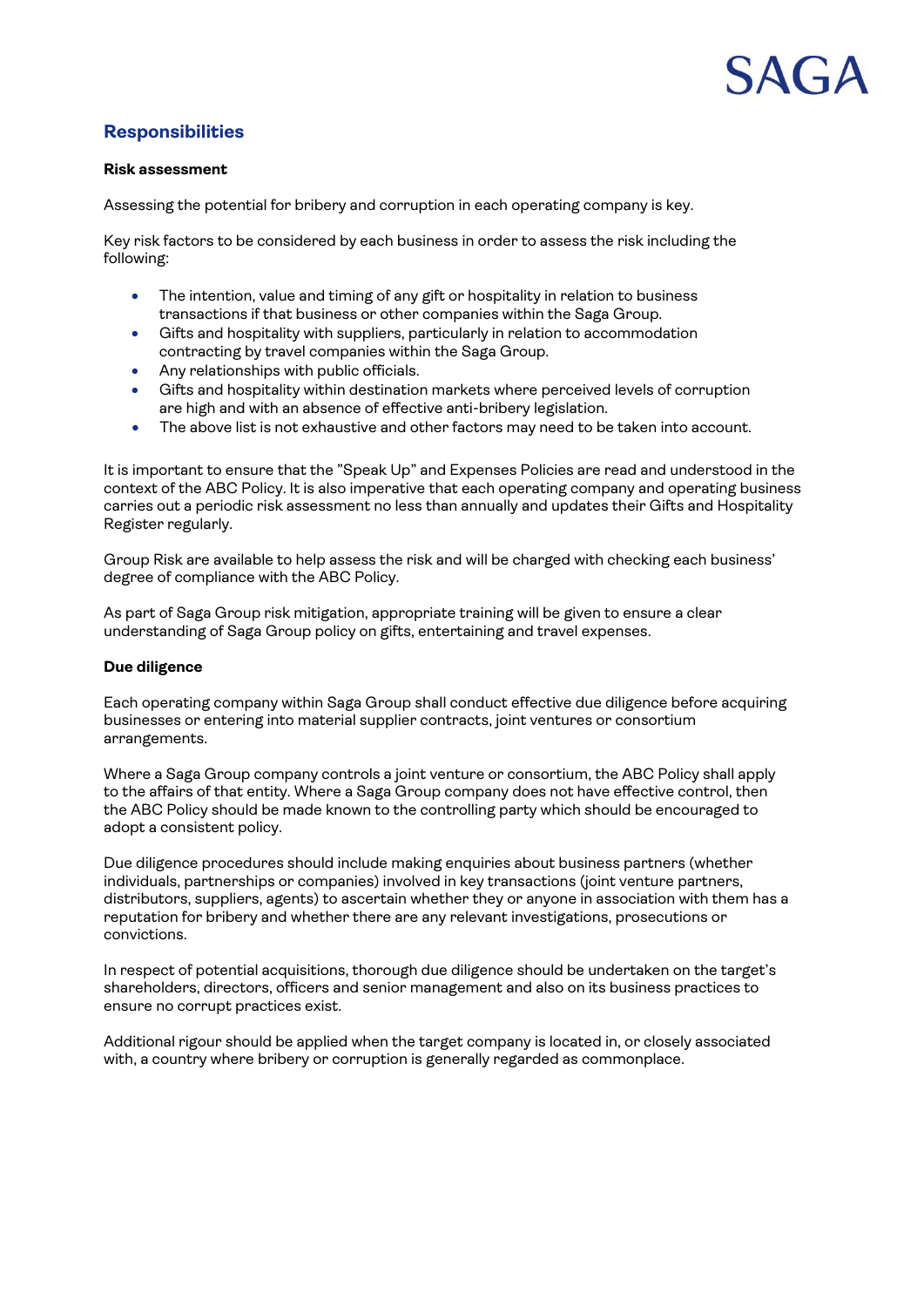

#### **Agents and other intermediaries**

It is recognised that channeling or attempting to channel improper payments through agents or other intermediaries is illegal under the Bribery Act and is accordingly forbidden under the ABC Policy. Any compensation paid to agents and intermediaries must be appropriate and justifiable recompense for legitimate services supplied.

All agreements with agents and other intermediaries must be in writing and should contractually oblige the agent or intermediary to comply with the Bribery Act. Where possible, each agreement shall give the relevant Saga Group company concerned a right of termination in the event that the agent or intermediary is proven to have paid bribes or to have acted in a manner inconsistent with the Bribery Act.

#### **Contractors and suppliers**

Each Saga Group company shall conduct its procurement processes in a fair, honest and transparent manner.

No Saga Group company should deal with contractors and suppliers known or reasonably suspected to be paying bribes.

All agreements with contractors and suppliers must be in writing and should contractually oblige the contractor and supplier to comply with the Bribery Act. Where possible, each agreement shall give the relevant Saga Group company concerned a right of termination in the event that the contractor or supplier is proven to have paid bribes or to have acted in a manner inconsistent with the Bribery Act.

#### **Record keeping**

Financial records must be kept, together with appropriate internal controls which evidence the business reason for making payments to third parties. Normal financial procedures must always be followed for the payment of invoices. Written records of all hospitality or gifts offered, accepted or declined which are required to be recorded under the current procedures applicable must be declared and retained. In certain circumstances, the prior approval of your Line Manager may be required.

All expense claims relating to hospitality, gifts or expenses incurred in dealing with third parties must be submitted in accordance with the Expenses Policy.

All accounts, invoices, communications and other documents or records relating to dealings with third parties, such as customers, suppliers or business contacts should be prepared and maintained with strict accuracy and completeness. Accounts must not be kept 'off-book' to facilitate or conceal improper payments.

#### **How to raise concerns**

The success of the ABC Policy is dependent upon colleagues and others raising concerns and reporting suspected violations quickly. Accordingly, all colleagues are encouraged to make use of the confidential and anonymous "Speak Up" process which can be used to report concerns or violations.

All incidents of bribery and corruption discovered or reported will be investigated in a prompt, consistent and appropriate manner. The results of all such investigations will be reported to the Board of the relevant Saga Group company as well as to the Audit Committee and Board of Saga plc. Internal Audit will periodically report to the Audit Committee of Saga plc on the application of the ABC Policy and continually seek to improve its effectiveness.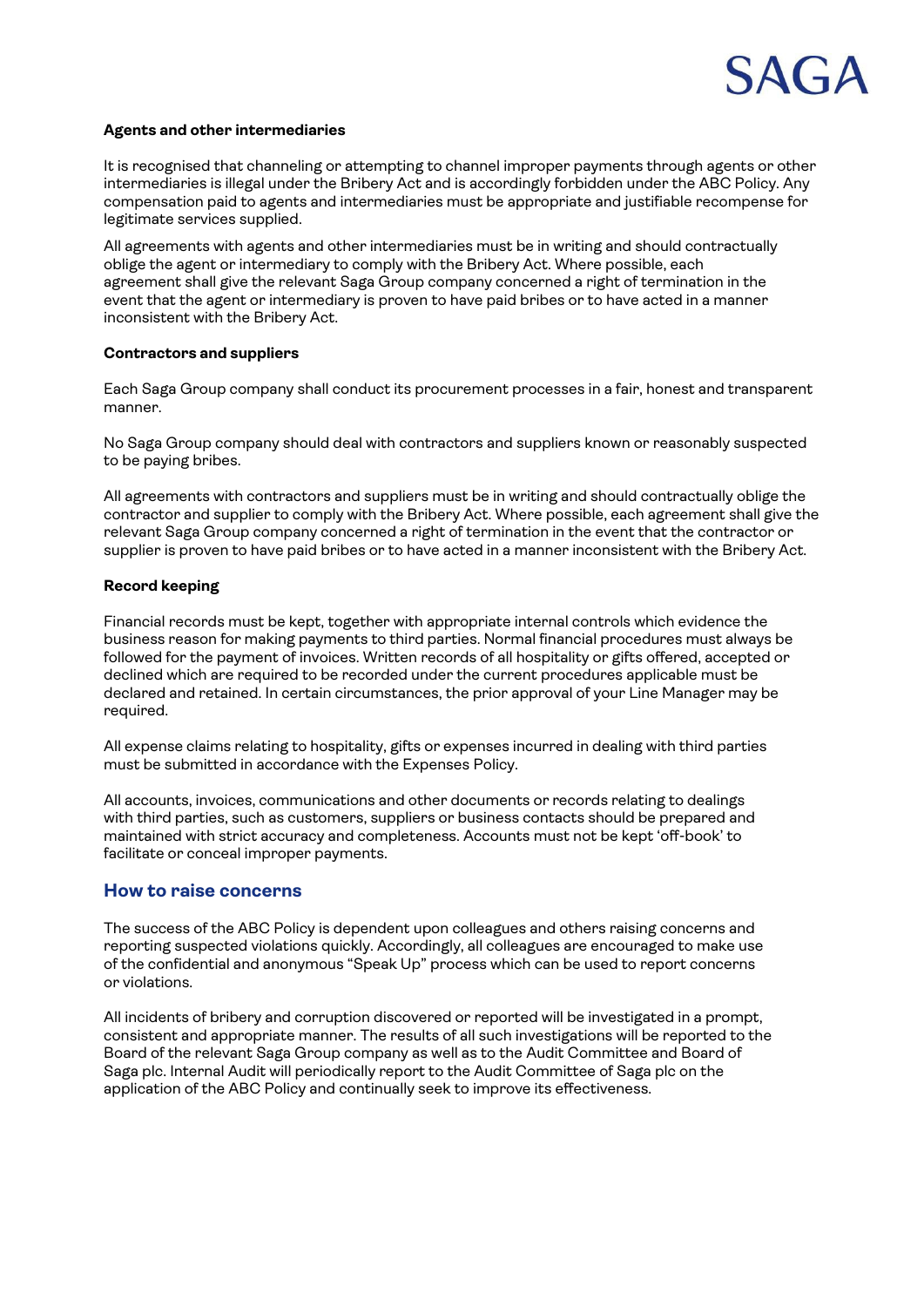

#### **Report breaches**

All questions in relation to what is allowable in the giving and receiving of gifts, payments or hospitality should be referred to your Line Manager. It is always best if in doubt to raise the question and get advice.

Anyone who has been offered a bribe by a third party should contact the Head of Financial Crime and Operational Resilience Risk, who will take the necessary action. Concerns about any issue or suspicion of malpractice should be raised at the earliest possible stage. Openness is encouraged and anyone who raises genuine concerns in good faith under the ABC Policy will be fully supported, even if the concern turns out to be mistaken. Where a concern requires a formal investigation, confidentiality will be maintained as far as reasonably practicable. Any anonymous disclosures will not be ignored and will be investigated as thoroughly as possible.

#### **Policy ownership and approval**

The Head of Financial Crime and Operational Resilience Risk is responsible for the revision, interpretation, and application of the ABC Policy.

The Head of Financial Crime and Operational Resilience Risk, Fraud and Risk Operations isresponsible for the administration of the ABC Policy.

The ABC Policy will be reviewed annually and revised as necessary.

Any exceptions and/or variations to the ABC Policy must be approved in writing by Saga plc and/or Saga plc Audit Committee. Material changes must be approved by the Board of Saga plc.

#### **Training**

No colleague will suffer demotion or any other adverse consequence for refusing to pay bribes, even if such refusal leads to a material business disadvantage.

Directors, managers and colleagues should receive training to assist with ensuring compliance with the ABC Policy and where appropriate contractors, suppliers and agents should also receive training.

#### **Version control**

| <b>Version Number</b> | <b>Purpose / Change</b> | <b>Author</b>          | Date       |
|-----------------------|-------------------------|------------------------|------------|
| V2                    | Approved by the Board   | Group Legal            | 09/01/2020 |
| 2.1                   | Annual Review & Updates | <b>Stephen Teeling</b> | 01/10/2020 |
| 2.2                   | Annual Review & Updates | Stephen Teeling        | 02/12/2021 |

#### **Appendices**

**Appendix 1** – Gifts and hospitality - guidance is provided specifically for gifts and hospitality.

**Appendix 2** - Gifts and Hospitality Register guidance and template.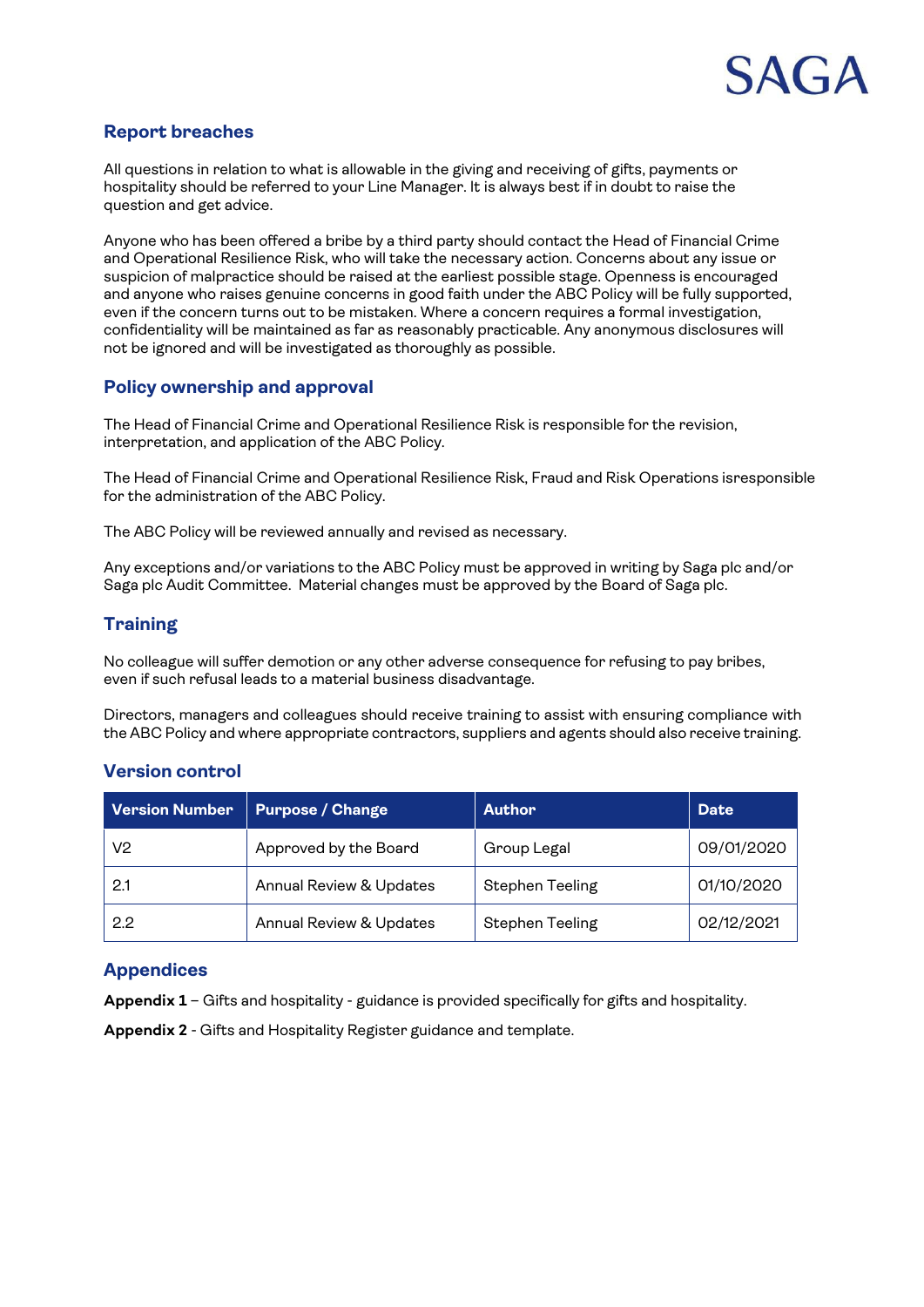# APPENDIX 1: GIFTS AND HOSPITALITY

#### **Gifts and hospitality**

Gifts, hospitality or similar business expenditure to and from third parties that is reasonable and proportionate for the role is not caught by the Bribery Act, so you can continue to provide bona fide hospitality, promotional or other business expenditure, within the financial limits and procedures detailed below.

However, intention, proportionality and timing are key, and the authorities will look at such things as the level of hospitality offered, the way in which it was provided, the timing of the hospitality in respect of business transactions and the level of influence the person receiving it had on the business decision in question.

To avoid any misinterpretation or allegation of bribery or corruption, you should consider and adhere to the following:

- The terms "gift" and "hospitality" are deliberately not defined within the Bribery Act, although a "bribe" is widely defined as "a financial or other advantage".
- The gift or hospitality should not be made or received with the intention of influencing a third party to obtain or retain business, or a business advantage. Also, it should not be to reward the provision or retention of business or business advantage, or an explicit or implicit exchange for favours or benefits.
- What is offered or given should comply with the Bribery Act as well as with local law, custom and practice either in the UK or abroad, provided that if a conflict arises the Bribery Act shall prevail.
- Any gift or hospitality offered should be appropriate to the circumstances in terms of type and value. The gift or hospitality whether given or received should be made openly and not in secret.
- Offers of hospitality may be accepted or made where they are necessary to develop relationships and maintain outside contacts relevant to work. However, hospitality should not be excessive, exclusive or expensive.
- Gifts should not be offered to or accepted from government officials or representatives, politicians or political parties.
- Depending on the value, the Gifts and Hospitality Register may need to be completed - (please see Appendix 2).
- The reciprocation of a gift and/or hospitality is not prohibited but should be separately risk assessed.

### **What type of behaviour is not acceptable?**

It is not acceptable for you (or someone acting on your behalf) to:

- give, accept, offer or promise a payment, gift or hospitality with the expectation orhope that a business advantage will be received, or to reward a business advantage already received;
- threaten or retaliate against another colleague who has refused to commit an offence or who has made an allegation of wrong doing (under the ABC Policy, or the Speak Up Policy or specifically under the Bribery Act); or
- engage in any activity that might lead to a breach of the ABC Policy.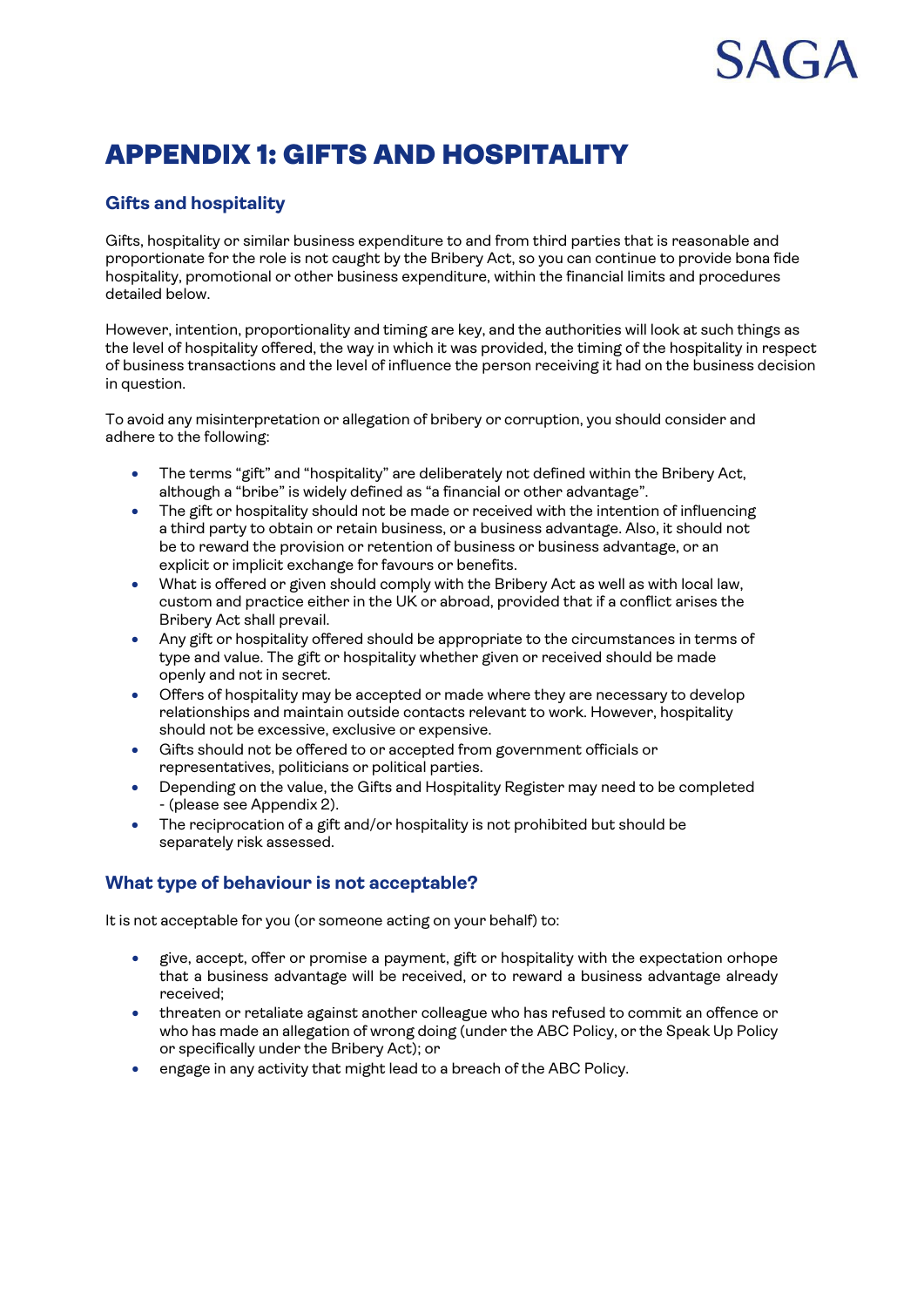

#### **Gifts provided**

It is permissible to give token gifts such as branded pens or similar, at any time. Occasionally it maybe appropriate to give a more generous gift to a customer or business contact for instance where local custom demands that you should give a gift. Before doing so however, you should give consideration to how this will be perceived by the receiver.

You should consider whether there may be any possible suggestion of undue influence upon a customer or business contact before giving a gift and also whether provision or acceptance of the gift may contravene the recipient's own internal policies.

There may also be tax implications and you should consult with the Head of Tax for further clarity.

Recovery of the reasonable cost of a gift may be claimed under the Saga Group's Business Expenses Policy. Importantly, it must be understood that ultimately the requirements under the Bribery Act must prevail.

#### **Gifts received**

You should not accept gifts of any significant value from business contacts. The acceptance of such gifts could be seen as creating an obligation on your part or a conflict of interest and in some circumstances could be perceived as a bribe.

Where a gift is made that you believe may be inappropriate and it would be impractical or offensive to return it, for instance due to local customs, then you should consult your Line Manager for adviceas to the appropriate action to take (which may include donating the gift to charity).

Gifts of insignificant value such as promotional items, (for example: pens, pads, diaries and calendars) are not covered by this rule.

For the avoidance of doubt, gifts provided by a supplier exclusively for your own personal use, with no legitimate business purpose should be declined.

Gifts offered to a non-Saga colleague associated with a Saga colleague must be declined. External incentives and rewards provided by a supplier must be risk assessed in accordance withthe ABC Policy.

Internal incentives and rewards for colleagues within the Saga Group, by colleagues and directors ofthe Saga Group are permitted provided they comply with the Expenses Policy.

#### **Hospitality provided**

Sensible and proportionate hospitality relating to your business, group function and/or role provided for a legitimate purpose is permissible.

Saga Group companies will continue to provide sensible and proportionate hospitality as part of their normal client and business relationship practices. However, hospitality should not be excessive, exclusive or expensive. Before offering the hospitality, you should consider how it may be perceived by the recipient and whether acceptance of the offer may constitute the improper performance of that individual's role or function. You should also consider how the hospitality may be perceived by any external company. Repeated hospitality to the same individuals should also be avoided.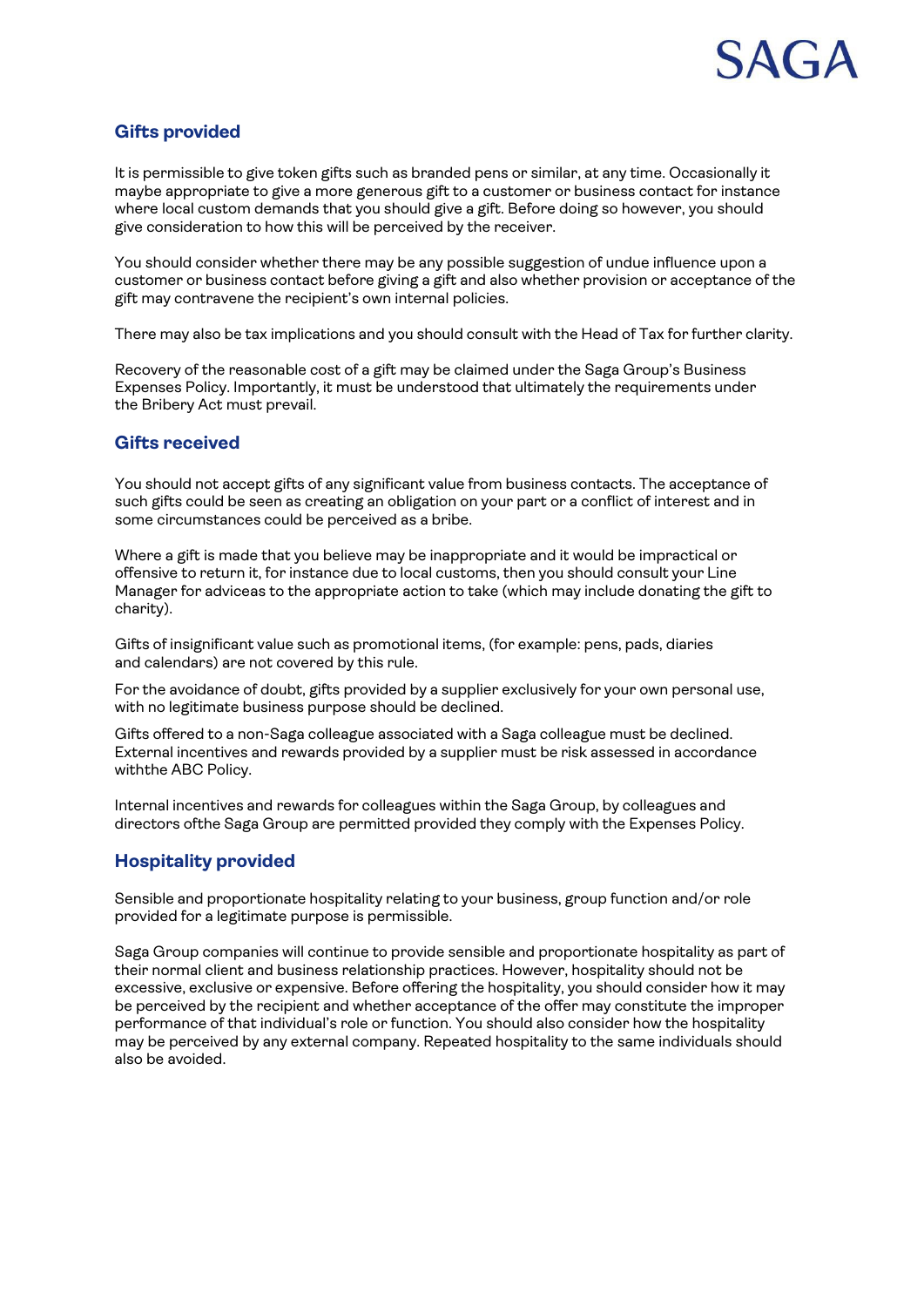

#### **Hospitality received**

There may be occasions when you are provided with hospitality by a supplier. As a general rule, hospitality should be reasonable and proportionate for the business, group function or role and fora legitimate purpose. Accepting excessive, exclusive or expensive hospitality could easily be misinterpreted by third parties. Repeated hospitality from the same individuals should also be avoided.

For the avoidance of doubt, hospitality provided by a supplier exclusively for your own personal use,with no legitimate business purpose should be declined.

External incentives and rewards provided by a supplier must be risk assessed in accordance withthe ABC Policy.

Internal incentives and rewards for colleagues within the Saga Group by colleagues and directors ofthe Saga Group are permitted provided they comply with the Expenses Policy.

#### **Donations**

Saga Group's donation policy is simple:

- (a) Political contributions
	- We usually do not make contributions to political parties.
	- No political contribution may be offered or made without the prior approval of the Sagaplc board.
- (b) Charitable donations
	- We only make charitable donations that are legal and ethical under local laws and practices.
	- No charitable donation may be offered or made without the prior approval of the Group Chief Executive Officer.
	- Any charitable donation made by the Group Chief Executive Officer must be pre-approved by the Chairman.

For the avoidance of doubt, this clause only applies in respect of donations made for and on behalf of Saga Group by directors, non-executive directors, colleagues, contractors, temporary colleagues, workers, interns/volunteers and any third-party suppliers working on behalf of Saga Group.

#### **Breaches**

Any breach of the ABC Policy must be escalated immediately to the Head of Financial Crime and Operational Resilience risk.